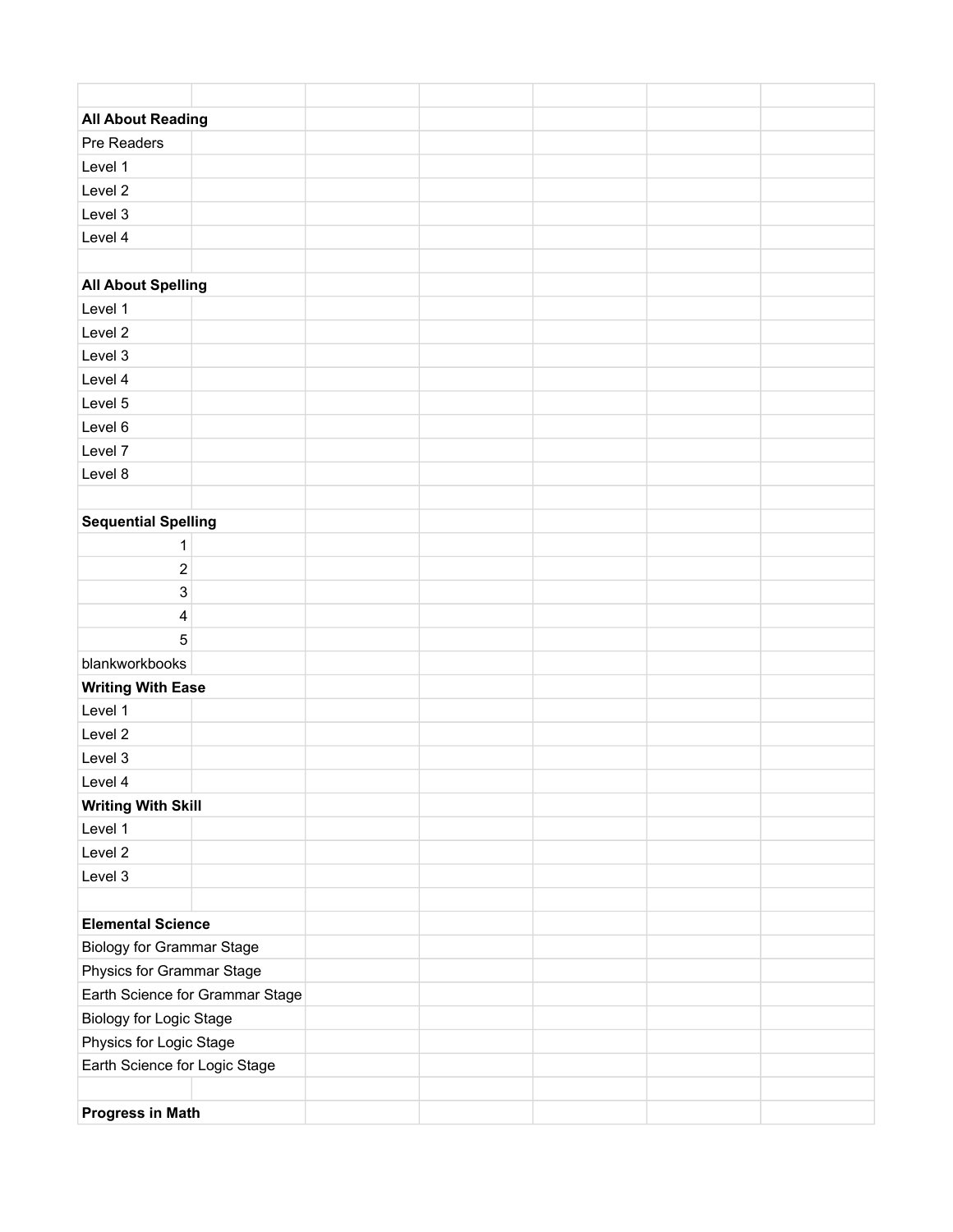| $\mathsf K$                           |  |  |  |
|---------------------------------------|--|--|--|
| $\mathbf 1$                           |  |  |  |
| $\mathbf 2$                           |  |  |  |
| $\mathbf{3}$                          |  |  |  |
| $\overline{\mathbf{4}}$               |  |  |  |
| $\overline{5}$                        |  |  |  |
| $\,6$                                 |  |  |  |
| $\overline{7}$                        |  |  |  |
| 8                                     |  |  |  |
|                                       |  |  |  |
| <b>Primary Math</b>                   |  |  |  |
| Ka                                    |  |  |  |
| Kb                                    |  |  |  |
| 1a                                    |  |  |  |
| 1 <sub>b</sub>                        |  |  |  |
| 2a                                    |  |  |  |
| 2 <sub>b</sub>                        |  |  |  |
| 3a                                    |  |  |  |
|                                       |  |  |  |
| 3 <sub>b</sub>                        |  |  |  |
| 4a                                    |  |  |  |
| 4 <sub>b</sub>                        |  |  |  |
| 5a                                    |  |  |  |
| $5\mathrm{c}$                         |  |  |  |
|                                       |  |  |  |
| <b>Story of the World</b>             |  |  |  |
| $\mathbf{1}$                          |  |  |  |
| $\mathbf 2$                           |  |  |  |
| $\mathsf 3$                           |  |  |  |
| $\overline{\mathbf{4}}$               |  |  |  |
|                                       |  |  |  |
|                                       |  |  |  |
| Howard Zinn- A Young People's History |  |  |  |
|                                       |  |  |  |
|                                       |  |  |  |
|                                       |  |  |  |
| <b>Key to Math</b>                    |  |  |  |
| Fractions                             |  |  |  |
| Decimals                              |  |  |  |
| Percents                              |  |  |  |
|                                       |  |  |  |
| <b>Explode the Code</b>               |  |  |  |
| $\boldsymbol{\mathsf{A}}$             |  |  |  |
| $\, {\sf B}$                          |  |  |  |
| $\mathsf C$                           |  |  |  |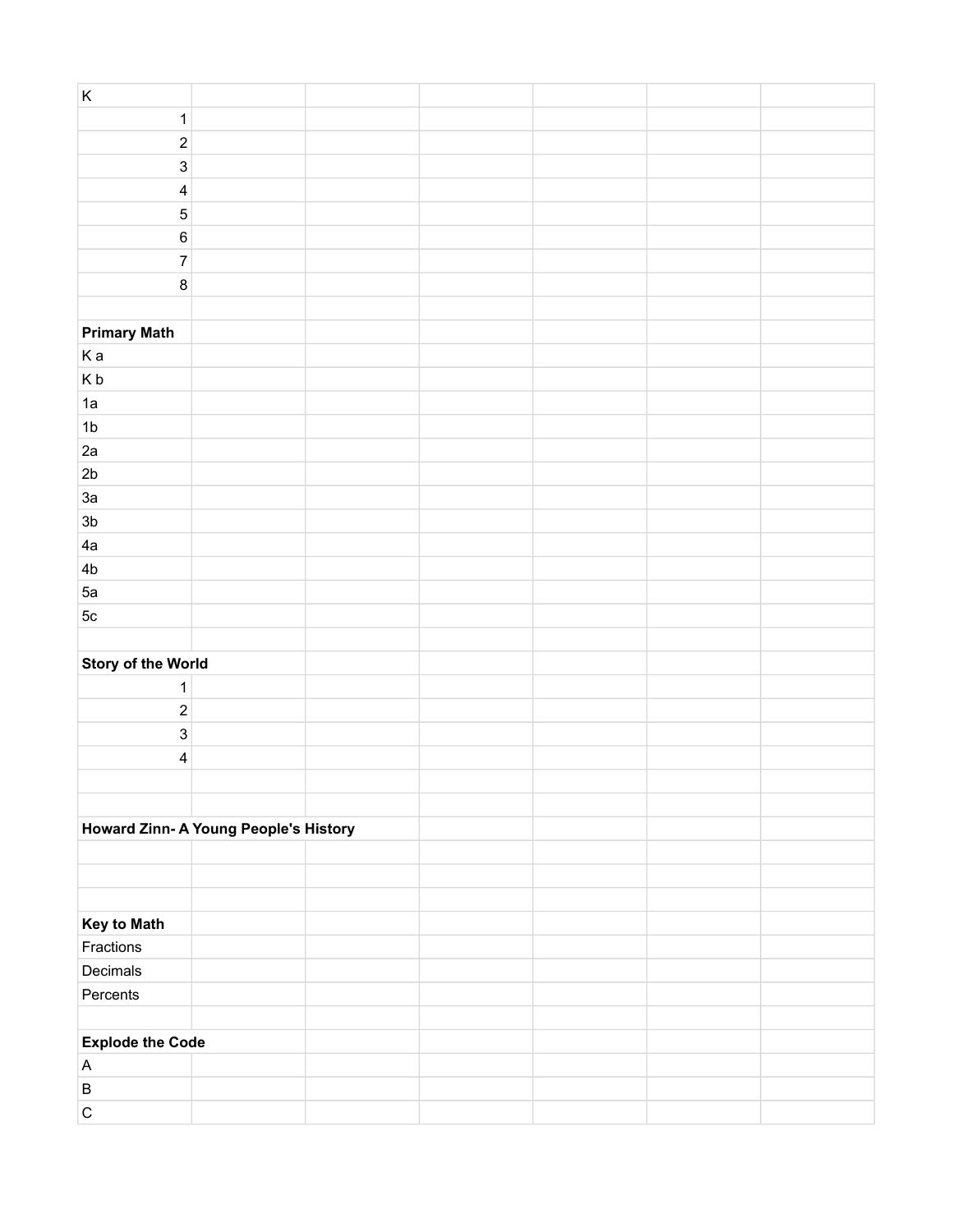| 1                                             |                                                                                                                              |  |                                                                                                         |  |  |  |  |
|-----------------------------------------------|------------------------------------------------------------------------------------------------------------------------------|--|---------------------------------------------------------------------------------------------------------|--|--|--|--|
| $\overline{c}$                                |                                                                                                                              |  |                                                                                                         |  |  |  |  |
| 3                                             |                                                                                                                              |  |                                                                                                         |  |  |  |  |
| 4                                             |                                                                                                                              |  |                                                                                                         |  |  |  |  |
| 5                                             |                                                                                                                              |  |                                                                                                         |  |  |  |  |
| 6                                             |                                                                                                                              |  |                                                                                                         |  |  |  |  |
| <b>Learning Without Tears</b>                 |                                                                                                                              |  |                                                                                                         |  |  |  |  |
| <b>Handwriting W/O Tears</b>                  |                                                                                                                              |  |                                                                                                         |  |  |  |  |
| Pre-K                                         |                                                                                                                              |  |                                                                                                         |  |  |  |  |
| K                                             |                                                                                                                              |  |                                                                                                         |  |  |  |  |
| 1                                             |                                                                                                                              |  |                                                                                                         |  |  |  |  |
| $\overline{\mathbf{c}}$                       |                                                                                                                              |  |                                                                                                         |  |  |  |  |
| 3                                             |                                                                                                                              |  |                                                                                                         |  |  |  |  |
| 4                                             |                                                                                                                              |  |                                                                                                         |  |  |  |  |
| 5                                             |                                                                                                                              |  |                                                                                                         |  |  |  |  |
| <b>Building Writers K-5th</b>                 |                                                                                                                              |  |                                                                                                         |  |  |  |  |
| Level A                                       |                                                                                                                              |  |                                                                                                         |  |  |  |  |
| Level B                                       |                                                                                                                              |  |                                                                                                         |  |  |  |  |
| Level C                                       |                                                                                                                              |  |                                                                                                         |  |  |  |  |
| Level D                                       |                                                                                                                              |  |                                                                                                         |  |  |  |  |
| Level E                                       |                                                                                                                              |  |                                                                                                         |  |  |  |  |
| Level F                                       |                                                                                                                              |  |                                                                                                         |  |  |  |  |
|                                               |                                                                                                                              |  |                                                                                                         |  |  |  |  |
| <b>Jack Kris Series</b>                       |                                                                                                                              |  |                                                                                                         |  |  |  |  |
| <b>Winning With Writing</b>                   |                                                                                                                              |  |                                                                                                         |  |  |  |  |
| levels 1-8                                    |                                                                                                                              |  |                                                                                                         |  |  |  |  |
| some levels have semester 1 & semester 2      |                                                                                                                              |  |                                                                                                         |  |  |  |  |
| order individual semesters to restock shelves |                                                                                                                              |  |                                                                                                         |  |  |  |  |
|                                               |                                                                                                                              |  |                                                                                                         |  |  |  |  |
|                                               |                                                                                                                              |  |                                                                                                         |  |  |  |  |
| <b>Soaring With Spelling</b>                  |                                                                                                                              |  |                                                                                                         |  |  |  |  |
| level 1-8                                     |                                                                                                                              |  |                                                                                                         |  |  |  |  |
| reorder student books only                    |                                                                                                                              |  |                                                                                                         |  |  |  |  |
| school has answer keys                        |                                                                                                                              |  |                                                                                                         |  |  |  |  |
| <b>Growing with Grammar</b>                   |                                                                                                                              |  |                                                                                                         |  |  |  |  |
| levels 1-8                                    |                                                                                                                              |  |                                                                                                         |  |  |  |  |
| reorder student books only                    |                                                                                                                              |  |                                                                                                         |  |  |  |  |
|                                               | school has answer key & student manuals                                                                                      |  |                                                                                                         |  |  |  |  |
|                                               |                                                                                                                              |  |                                                                                                         |  |  |  |  |
|                                               |                                                                                                                              |  | Moving Beyond the Page-Literature, Social Studies & Science units of study by age range not grade level |  |  |  |  |
|                                               | Can order an online license for student *this will designate one age range with online access to units of study for the year |  |                                                                                                         |  |  |  |  |

OR individual units of study in online or paper bound format

Literature books, science kits & additional resources